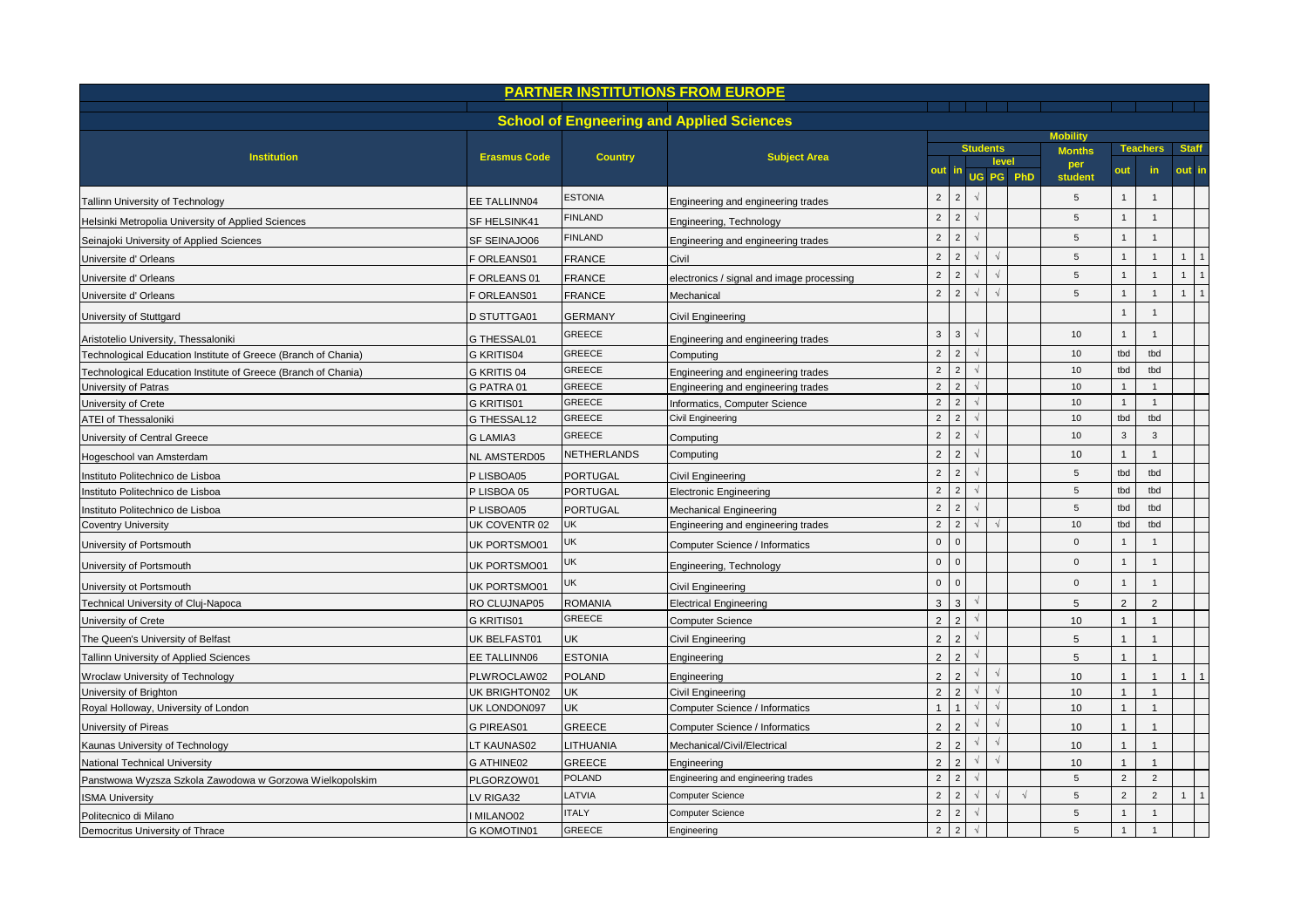|                                                                               |                     |                         | <b>School of Economic Sciences and Administration</b>    |                |                 |            |                    |  |                                                                                                                                                                                                                                                                                                                                                                                                                                                                     |  |  |  |                |  |  |
|-------------------------------------------------------------------------------|---------------------|-------------------------|----------------------------------------------------------|----------------|-----------------|------------|--------------------|--|---------------------------------------------------------------------------------------------------------------------------------------------------------------------------------------------------------------------------------------------------------------------------------------------------------------------------------------------------------------------------------------------------------------------------------------------------------------------|--|--|--|----------------|--|--|
|                                                                               |                     |                         |                                                          |                |                 |            |                    |  | <b>Mobility</b><br><b>Months</b><br><b>Staff</b><br><b>Teachers</b><br>per<br>in.<br>out in<br>out<br>student<br>5<br>5<br>5<br>5<br>5<br>tbd<br>tbd<br>5<br>5<br>tbd<br>tbd<br>5<br>tbd<br>tbd<br>5<br>tbd<br>tbd<br>$\overline{2}$<br>5<br>$\overline{2}$<br>5<br>5<br>2<br>5<br>$\overline{2}$<br>2<br>2<br>5<br>$\overline{2}$<br>$\overline{2}$<br>5<br>$\Omega$<br>5<br>5<br>$\overline{2}$<br>5<br>$\overline{2}$<br>5<br>2<br>$\overline{2}$<br>5<br>2<br>5 |  |  |  |                |  |  |
| <b>Institution</b>                                                            | <b>Erasmus Code</b> | <b>Country</b>          | <b>Subject Area</b>                                      |                | <b>Students</b> |            |                    |  |                                                                                                                                                                                                                                                                                                                                                                                                                                                                     |  |  |  |                |  |  |
|                                                                               |                     |                         |                                                          | -in            |                 |            | level<br>UG PG PhD |  |                                                                                                                                                                                                                                                                                                                                                                                                                                                                     |  |  |  |                |  |  |
| University of Vienna                                                          | A WIEN01            | <b>AUSTRIA</b>          | <b>Business Administration</b>                           |                |                 |            |                    |  |                                                                                                                                                                                                                                                                                                                                                                                                                                                                     |  |  |  |                |  |  |
| Katholieke Hogeschool Kempen                                                  | <b>B GEEL07</b>     | <b>BELGIUM</b>          | <b>Business Administration</b>                           | $\overline{2}$ | 2               |            |                    |  |                                                                                                                                                                                                                                                                                                                                                                                                                                                                     |  |  |  |                |  |  |
| <b>HELMO</b>                                                                  | <b>B LIEGE37</b>    | <b>BELGIUM</b>          | <b>Business Administration</b>                           | $\overline{2}$ | $\overline{2}$  |            |                    |  |                                                                                                                                                                                                                                                                                                                                                                                                                                                                     |  |  |  |                |  |  |
| Universita di Bologna                                                         | BOLOGNA01           | <b>ITALY</b>            | Economics, Finance                                       | $\overline{2}$ | $\overline{2}$  |            |                    |  |                                                                                                                                                                                                                                                                                                                                                                                                                                                                     |  |  |  |                |  |  |
| Sofia University                                                              | <b>BG SOFIA06</b>   | <b>BULGARIA</b>         | <b>Business Administration</b>                           | $\overline{2}$ | 2               |            |                    |  |                                                                                                                                                                                                                                                                                                                                                                                                                                                                     |  |  |  |                |  |  |
| Vysoka Skola Karla Englise, a.s                                               | CZ BRNO11           | <b>CZECH REPUBLIC</b>   | <b>Business Administration</b>                           | 2              | $\mathcal{P}$   |            |                    |  |                                                                                                                                                                                                                                                                                                                                                                                                                                                                     |  |  |  |                |  |  |
| Tallinn University of Technology                                              | EE TALLINN04        | <b>ESTONIA</b>          | <b>Business Administration</b>                           | $\overline{2}$ | $\overline{2}$  |            |                    |  |                                                                                                                                                                                                                                                                                                                                                                                                                                                                     |  |  |  |                |  |  |
| University of Jyvaskylan                                                      | SF JYVASKY01        | <b>FINLAND</b>          | <b>Business Administration</b>                           | $\overline{2}$ | $\overline{2}$  |            |                    |  |                                                                                                                                                                                                                                                                                                                                                                                                                                                                     |  |  |  |                |  |  |
| Seinajoki University of Applied Sciences                                      | <b>SF SEINAJO06</b> | <b>FINLAND</b>          | <b>Business Administration</b>                           | $\overline{2}$ | $\overline{2}$  |            |                    |  |                                                                                                                                                                                                                                                                                                                                                                                                                                                                     |  |  |  |                |  |  |
| Lahti University of Applied Sciences                                          | SF LAHTI11          | <b>FINLAND</b>          | <b>Business Administration</b>                           | 2              | $\overline{2}$  |            |                    |  |                                                                                                                                                                                                                                                                                                                                                                                                                                                                     |  |  |  |                |  |  |
| Helsinki Metropolia University of Applied Sciences                            | SF HELSINK41        | <b>FINLAND</b>          | <b>Business Administration</b>                           | $\overline{2}$ | $\overline{2}$  |            |                    |  |                                                                                                                                                                                                                                                                                                                                                                                                                                                                     |  |  |  |                |  |  |
| University of Joensuu                                                         | SFJOENSUU01         | <b>FINLAND</b>          | <b>Business Administration</b>                           | $\overline{2}$ | $\overline{2}$  |            |                    |  |                                                                                                                                                                                                                                                                                                                                                                                                                                                                     |  |  |  |                |  |  |
| <b>Riga Technical University</b>                                              | LV RIGA02           | LATVIA                  | <b>Business Administration (Broad Programmes)</b>        | 2              | $\overline{2}$  |            |                    |  |                                                                                                                                                                                                                                                                                                                                                                                                                                                                     |  |  |  |                |  |  |
| Panstwowa Wyzsza Szkola Zawodowa w Gorzowa Wielkopolskim                      | PLGORZOW01          | <b>POLAND</b>           | <b>Business Administration</b>                           | $\overline{2}$ | $\overline{2}$  |            |                    |  |                                                                                                                                                                                                                                                                                                                                                                                                                                                                     |  |  |  |                |  |  |
| Instituto Politechnico do Porto                                               | P PORTO05           | <b>PORTUGAL</b>         | <b>Business Administration</b>                           | $\overline{2}$ | $\overline{2}$  |            |                    |  |                                                                                                                                                                                                                                                                                                                                                                                                                                                                     |  |  |  | $\overline{1}$ |  |  |
| University of Pais Vasco                                                      | E BILBAO01          | <b>SPAIN</b>            | <b>Business Administration</b>                           | $\overline{2}$ | $\overline{2}$  |            |                    |  |                                                                                                                                                                                                                                                                                                                                                                                                                                                                     |  |  |  |                |  |  |
| Karoli Gaspar Reformatus Egyetem                                              | HU BUDAPES10        | <b>HUNGARY</b>          | <b>Business Administration</b>                           | $\Omega$       | $\Omega$        |            |                    |  |                                                                                                                                                                                                                                                                                                                                                                                                                                                                     |  |  |  | $\overline{1}$ |  |  |
| Kaunas University of Technology                                               | LT KAUNAS02         | LITHUANIA               | <b>Business Administration</b>                           | $\overline{2}$ | $\overline{2}$  |            |                    |  |                                                                                                                                                                                                                                                                                                                                                                                                                                                                     |  |  |  |                |  |  |
| <b>Stuttgart Media Universtiy</b>                                             | D STUTTGA06         | <b>GERMANY</b>          | Business Administration (Management Information Systems) | $\overline{2}$ | 2               |            |                    |  |                                                                                                                                                                                                                                                                                                                                                                                                                                                                     |  |  |  |                |  |  |
| University of Oviedo                                                          | E OVIEDO01          | <b>SPAIN</b>            | <b>Business Administration</b>                           | $\overline{2}$ | $\overline{2}$  |            |                    |  |                                                                                                                                                                                                                                                                                                                                                                                                                                                                     |  |  |  |                |  |  |
| The President Stanislaw Wojciechowski Higher Vocational StateSchool in Kalisz | PL KALISZ01         | POLAND                  | <b>Business Administration</b>                           | 2              | $\overline{2}$  |            |                    |  |                                                                                                                                                                                                                                                                                                                                                                                                                                                                     |  |  |  |                |  |  |
| <b>ISMA University</b>                                                        | LV RIGA32           | LATVIA                  | <b>Business Administration</b>                           | $\overline{2}$ | $\overline{2}$  |            |                    |  |                                                                                                                                                                                                                                                                                                                                                                                                                                                                     |  |  |  |                |  |  |
| University of Valencia                                                        | E VALENCI01         | <b>SPAIN</b>            | <b>Business Administration</b>                           | $\mathbf{3}$   | $\overline{4}$  |            |                    |  |                                                                                                                                                                                                                                                                                                                                                                                                                                                                     |  |  |  |                |  |  |
| University of Tourism and Management in Skopje                                | MK SKOPJE15         | <b>fYR OF MACEDONIA</b> | <b>Business Administration</b>                           | $\mathbf{0}$   |                 |            |                    |  |                                                                                                                                                                                                                                                                                                                                                                                                                                                                     |  |  |  |                |  |  |
| <b>Mykolas Romeris University</b>                                             | LT VILNIUS06        | <b>LITHUANIA</b>        | <b>Business Administration</b>                           | $\overline{2}$ | $\overline{2}$  | $\sqrt{ }$ | $\sqrt{2}$         |  |                                                                                                                                                                                                                                                                                                                                                                                                                                                                     |  |  |  |                |  |  |

|                                                 |                                       | <b>School of Health Sciences</b> |                     |                |                    |                 |                 |     |               |                       |        |  |  |  |  |  |
|-------------------------------------------------|---------------------------------------|----------------------------------|---------------------|----------------|--------------------|-----------------|-----------------|-----|---------------|-----------------------|--------|--|--|--|--|--|
|                                                 |                                       |                                  |                     |                |                    |                 | <b>Mobility</b> |     |               |                       |        |  |  |  |  |  |
| <b>Institution</b>                              | <b>Erasmus Code</b><br><b>Country</b> |                                  | <b>Subject Area</b> |                |                    | <b>Students</b> |                 |     | <b>Months</b> | <b>Teachers</b> Staff |        |  |  |  |  |  |
|                                                 |                                       |                                  |                     | out in         | level<br>UG PG PhD |                 |                 | per | out           | in.                   | out in |  |  |  |  |  |
|                                                 |                                       |                                  |                     |                |                    |                 |                 |     | student       |                       |        |  |  |  |  |  |
| <b>ATEI of Thessaloniki</b>                     | G THESSAL12                           | <b>GREECE</b>                    | Nursing and Caring  | $\overline{2}$ | $\overline{2}$     |                 |                 |     | 10            | tbd                   | tbd    |  |  |  |  |  |
| University of the Peloponnese                   | <b>G TRIPOLI03</b>                    | <b>GREECE</b>                    | Nursing and Caring  |                | -4                 |                 |                 |     | 10            |                       |        |  |  |  |  |  |
| <b>Linkopings University</b>                    | S LINKOPI01                           | SWEDEN                           | Nursing and Caring  | $\overline{2}$ | $\overline{2}$     |                 |                 |     |               |                       |        |  |  |  |  |  |
| Haute Ecole Libre de Bruxelles - Ilya Prigogine | <b>B BRUXEL85</b>                     | <b>BELGIUM</b>                   | Nursing and Caring  | $\overline{2}$ |                    |                 |                 |     |               |                       |        |  |  |  |  |  |
| University of Valencia                          | <b>EVALENCIA01</b>                    | <b>SPAIN</b>                     | Pharmacy            |                |                    |                 |                 |     |               |                       |        |  |  |  |  |  |
|                                                 |                                       |                                  |                     |                |                    |                 |                 |     |               |                       |        |  |  |  |  |  |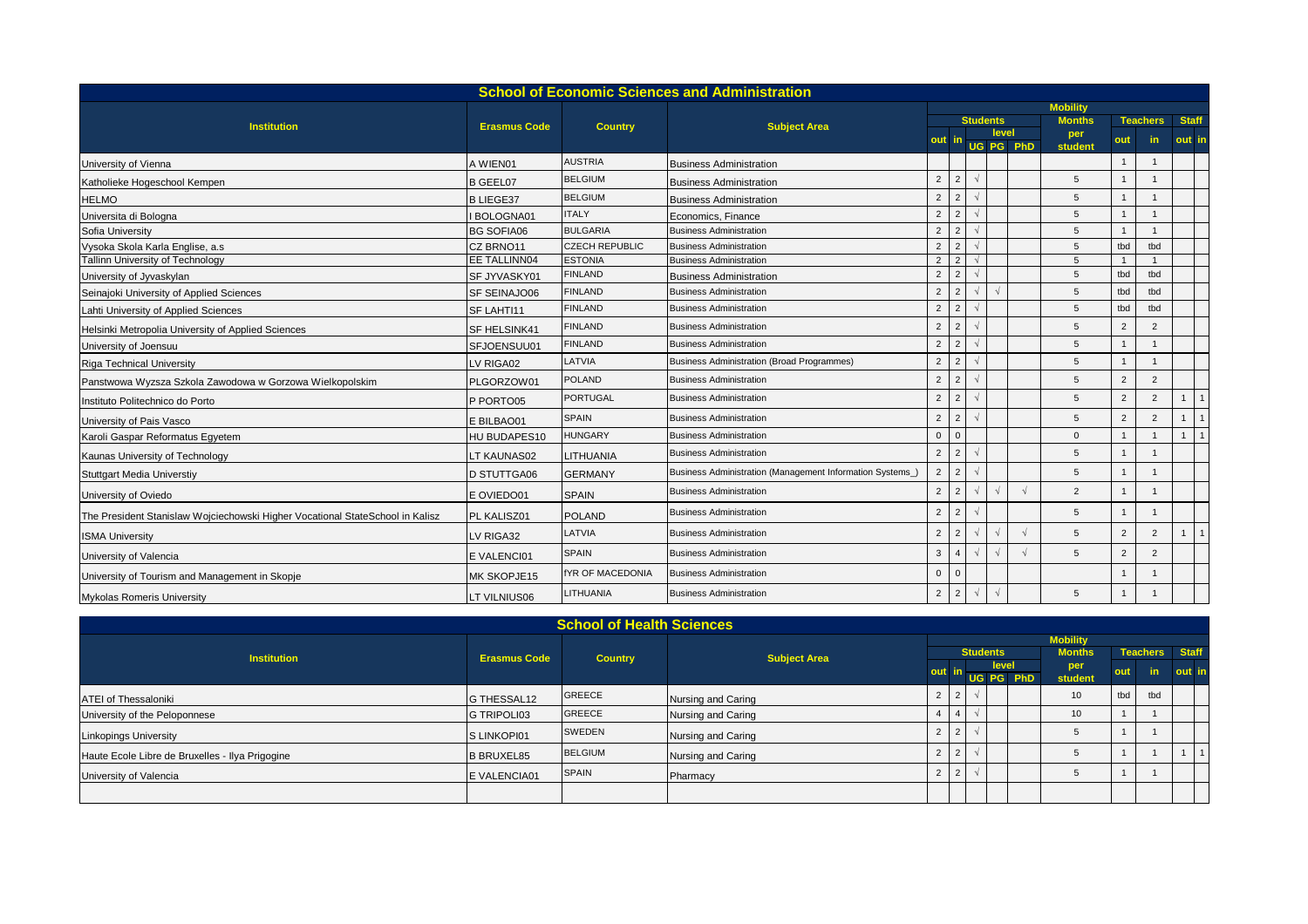## **School of Architecture, Fine and Applied Arts**

|                                                 |                     |                 |                                  |                | <b>Mobility</b><br>Students<br><b>Teachers</b> Staff |            |            |                    |                                 |                |                |                |                |  |
|-------------------------------------------------|---------------------|-----------------|----------------------------------|----------------|------------------------------------------------------|------------|------------|--------------------|---------------------------------|----------------|----------------|----------------|----------------|--|
| <b>Institution</b>                              | <b>Erasmus Code</b> | <b>Country</b>  | <b>Subject Area</b>              |                | out in                                               |            |            | level<br>UG PG PhD | <b>Months</b><br>per<br>student | out            | in.            |                | out in         |  |
| Kunstuniversitat Linz                           | A LINZ02            | <b>AUSTRIA</b>  | Art and Design                   | $\overline{2}$ | $\overline{2}$                                       |            |            |                    | 10                              | $\overline{1}$ | $\mathbf{1}$   |                |                |  |
| North Karelia University of Applied Sciences    | SF JOENSUU09        | <b>FINLAND</b>  | Graphic Design                   | $\overline{2}$ | 2                                                    |            |            |                    | 10                              |                | $\mathbf{1}$   |                |                |  |
| North Karelia University of Applied Sciences    | SF JOENSUU09        | <b>FINLAND</b>  | <b>Interior Design</b>           | $\overline{2}$ | 2                                                    | $\sqrt{2}$ |            |                    | 10                              | tbd            | tbd            |                |                |  |
| Szechenyi Istvan University                     | HU GYOR01           | HUNGARY         | Architecture                     | $\overline{2}$ | $\overline{2}$                                       |            |            |                    | 5                               |                | $\mathbf{1}$   |                |                |  |
| Kaunas College                                  | LT KAUNAS08         | LITHUANIA       | Art and Design                   | $\overline{2}$ | $\overline{2}$                                       | $\sqrt{ }$ |            |                    | 5                               | $\overline{1}$ | $\mathbf{1}$   |                |                |  |
| Escuela de Arte y Superior de Diseno La Rioja   | E LOGRONO03         | <b>SPAIN</b>    | Graphic / Interior Design        | $\overline{2}$ | $\overline{2}$                                       |            |            |                    | 5                               | tbd            | tbd            |                |                |  |
| <b>Coventry University</b>                      | UK COVENTR 02       | JK              | Art and Design                   | $\overline{2}$ | $\overline{2}$                                       |            |            |                    | 5                               | $\mathbf 1$    | $\mathbf{1}$   |                |                |  |
| Kaunas College                                  | LT KAUNAS08         | <b>ITHUANIA</b> | Art and Design                   | $\overline{2}$ | 2                                                    | $\sqrt{2}$ |            |                    | 5                               | $\overline{1}$ |                |                |                |  |
| University of Patras                            | G PATRA01           | <b>GREECE</b>   | Architecture and Town Planning   | $\overline{2}$ | 2                                                    |            |            |                    | 10                              | $\overline{1}$ |                |                |                |  |
| Aristotelio University, Thessaloniki            | G THESSAL 01        | <b>GREECE</b>   | <b>Fine Arts</b>                 | 3              | $\mathbf{3}$                                         | $\sqrt{2}$ |            |                    | 10                              | $\overline{1}$ |                |                |                |  |
| Szechenyi University                            | HU GYOR01           | <b>HUNGARY</b>  | Architecture                     | $\overline{2}$ | $\overline{2}$                                       |            |            |                    | 5                               | $\overline{1}$ |                |                |                |  |
| Glasgow Caledonian University                   | UK GLASGOW08        | UK              | <b>Graphic Design</b>            | $\overline{2}$ | 2                                                    | $\sqrt{2}$ |            |                    | 5                               | $\overline{1}$ |                |                |                |  |
| Politecnico di Torino                           | TORINO02            | <b>ITALY</b>    | Architecture                     | $\overline{2}$ | $\overline{2}$                                       |            |            |                    | 5                               | $\mathbf 0$    | $\mathbf 0$    |                |                |  |
| Democritus University of Thrace                 | <b>G KOMOTIN01</b>  | <b>GREECE</b>   | Architecture                     | $\overline{2}$ | $\overline{2}$                                       | $\sqrt{2}$ |            |                    | 5                               |                | 1              |                |                |  |
| <b>HTWK Leipzig</b>                             | D LEIPZIG02         | <b>GERMANY</b>  | Architecture                     | $\overline{2}$ | $\overline{2}$                                       | $\sqrt{2}$ | $\sqrt{ }$ |                    | 5                               | $\overline{1}$ | $\mathbf{1}$   |                |                |  |
| Vilnius Academy of Arts                         | LT VILNUS03         | <b>ITHUANIA</b> | Art and Design                   | $\overline{2}$ | $\overline{2}$                                       |            | $\sqrt{ }$ |                    | 5                               | $\overline{1}$ | $\mathbf{1}$   | $\mathbf{1}$   |                |  |
| University of Zagreb                            | HR ZAGREB01         | <b>CROATIA</b>  | Art and Design                   | $\overline{2}$ | 2                                                    | $\sqrt{ }$ |            |                    | 5                               |                | $\mathbf{1}$   |                |                |  |
| Plymouth College of Art                         | UK PLYMOUT05        | UK              | Art and Design                   | $\overline{2}$ | $\overline{2}$                                       | $\sqrt{ }$ | $\sqrt{ }$ |                    | 5                               | $\overline{1}$ | $\mathbf{1}$   | 1 <sup>1</sup> | $\overline{1}$ |  |
| Nisantasi University                            | TR INSTANBU56       | <b>TURKEY</b>   | Art and Design                   | $\overline{2}$ | $\overline{2}$                                       | $\sqrt{2}$ |            |                    | 5                               | $\overline{1}$ | $\mathbf{1}$   |                |                |  |
| Art Academy of Latvia                           | LV RIGA04           | LATVIA          | Design (GD, Industrial, Fashion) | $\overline{2}$ | 2                                                    |            |            |                    | 5                               |                | $\mathbf{1}$   | 1              |                |  |
| Haute Ecole Libre de Bruxelles - Ilya Prigogine | BBRUXEL85           | <b>BELGIUM</b>  | Audiovisual                      | $\overline{2}$ | $\overline{2}$                                       |            |            |                    | 5                               | $\overline{1}$ | $\mathbf{1}$   | 1              | $\overline{1}$ |  |
| University Institute of Lisbon                  | P LISBOA07          | <b>PORTUGAL</b> | Architecture                     | $\overline{2}$ | $\overline{2}$                                       | $\sqrt{2}$ |            |                    | 5                               | $\mathbf{1}$   | $\mathbf{1}$   |                |                |  |
| National Technical University                   | G ATHINE02          | <b>GREECE</b>   | Architecture                     | $\overline{2}$ | 2                                                    |            | $\sqrt{ }$ |                    | 5                               |                | $\overline{1}$ |                |                |  |
| <b>Hellenic Open University</b>                 | G PATRA05           | <b>GREECE</b>   | Architecture                     | $\mathbf{0}$   | $\overline{0}$                                       |            |            |                    |                                 |                | $\overline{1}$ |                |                |  |
| <b>Estonian Academy of Arts</b>                 | EE TALLINN01        | <b>ESTONIA</b>  | Arts (Broad Programmes)          | $\overline{2}$ | $\mathcal{P}$                                        | $\sqrt{2}$ | $\sqrt{ }$ | $\sqrt{ }$         | 5                               |                | $\overline{1}$ | 1              | $\overline{1}$ |  |
| Kaunas University of Technology                 | LT KAUNAS02         | LITHUANIA       | Architecture                     | $\overline{2}$ | 2                                                    | $\sqrt{2}$ | $\sqrt{ }$ |                    | 5                               |                | $\mathbf{1}$   |                |                |  |
| Escuela de arte de Sevilla                      | E SEVILLA10         | <b>SPAIN</b>    | Art and Design                   | $\overline{2}$ | 2                                                    |            |            |                    | 5                               | $\overline{2}$ |                |                |                |  |
| University of Pays-Vasco (UPV/EHU)              | E BILBAO01          | <b>SPAIN</b>    | Architecture                     | $\overline{2}$ | $\overline{2}$                                       |            | $\sqrt{ }$ |                    | 5                               | 2              |                |                |                |  |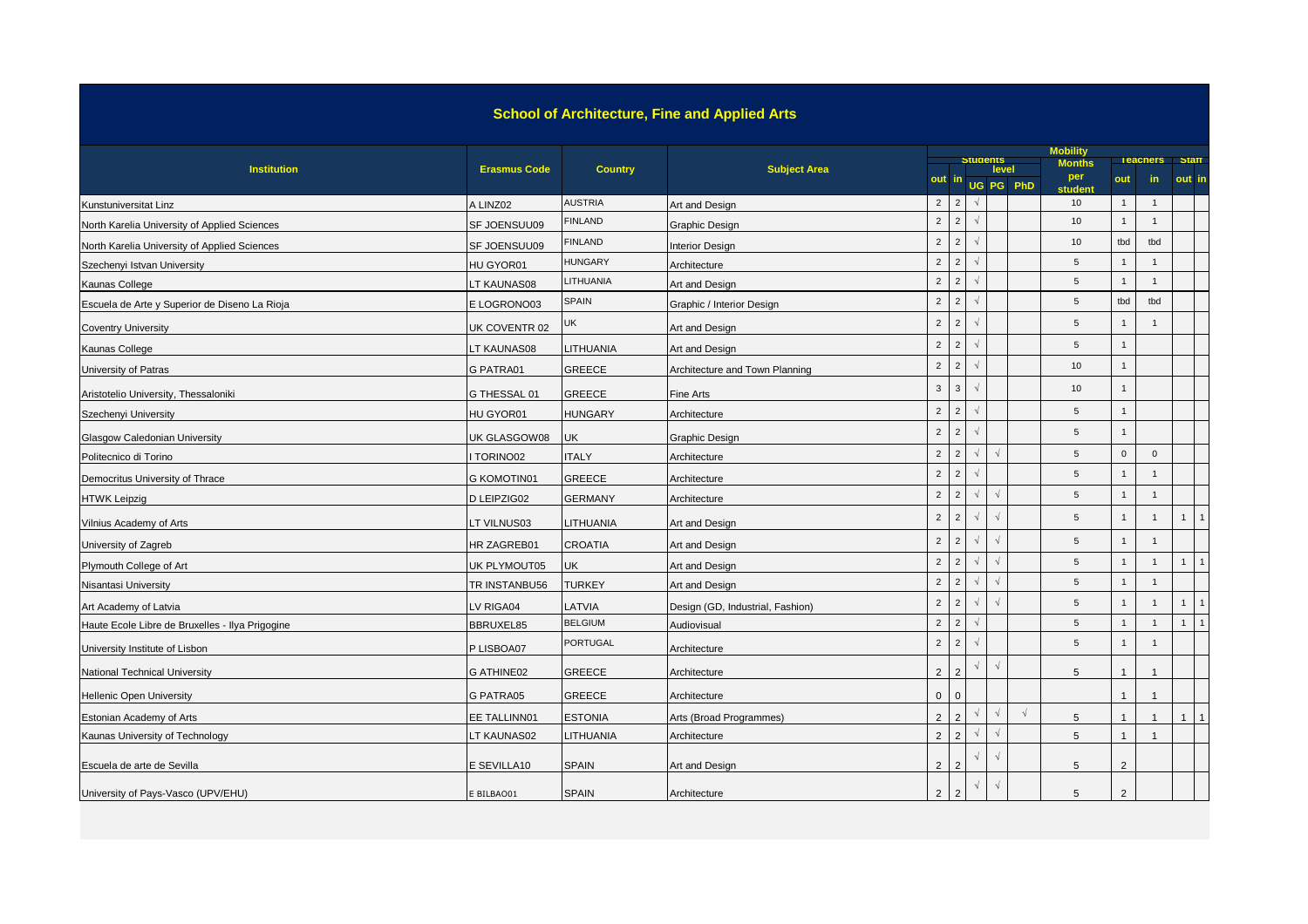|                                                                                                                                                           |                     | <b>School of Education</b> |                                    |                     |                |            |                 |            |                      |                |                 |              |                |
|-----------------------------------------------------------------------------------------------------------------------------------------------------------|---------------------|----------------------------|------------------------------------|---------------------|----------------|------------|-----------------|------------|----------------------|----------------|-----------------|--------------|----------------|
|                                                                                                                                                           |                     |                            |                                    |                     |                |            |                 |            | <b>Mobility</b>      |                |                 |              |                |
| <b>Institution</b>                                                                                                                                        | <b>Erasmus Code</b> | <b>Country</b>             | <b>Subject Area</b>                |                     |                |            | <b>Students</b> | level      | <b>Months</b><br>per |                | <b>Teachers</b> | <b>Staff</b> |                |
|                                                                                                                                                           |                     |                            |                                    | out in<br>UG PG PhD |                |            |                 |            | student              | out            | in.             | out in       |                |
| Kunstuniversitat Linz                                                                                                                                     | A LINZ02            | <b>AUSTRIA</b>             | Art Education inc teacher training | $\overline{2}$      | $\overline{2}$ | $\sqrt{ }$ |                 |            | 10                   | tbd            | tbd             |              |                |
| University of Patras                                                                                                                                      | <b>G PATRA01</b>    | GREECE                     | Education, Teacher Training        | $\overline{2}$      | $\overline{2}$ | $\sqrt{ }$ |                 |            | 10                   | $\overline{1}$ | $\mathbf{1}$    |              |                |
| University of Thessaly                                                                                                                                    | G VOLOS01           | GREECE                     | Education, Teacher Training        | $\overline{2}$      | $\overline{c}$ | $\sqrt{ }$ |                 |            | 10                   | tbd            | tbd             |              |                |
| University of Thessaly                                                                                                                                    | G VOLOS01           | GREECE                     | Physical Education, Sport Science  | $\overline{2}$      | $\overline{2}$ | $\sqrt{ }$ |                 |            | 10                   | tbd            | tbd             |              |                |
| Aristotelio University, Thessaloniki                                                                                                                      | G THESSAL 01        | GREECE                     | Education, Teacher Training        | $\mathbf{3}$        | $\mathbf{3}$   | $\sqrt{ }$ |                 |            | 10                   | -1             | $\mathbf{1}$    |              |                |
| University of Western Macedonia                                                                                                                           | G KOZANI02          | GREECE                     | Pre-Primary                        | $\overline{2}$      | $\overline{2}$ |            |                 |            | 10                   |                | $\mathbf{1}$    |              |                |
| University of Crete                                                                                                                                       | <b>G KRITIS01</b>   | <b>GREECE</b>              | Education                          | $\overline{2}$      | $\overline{c}$ | $\sqrt{ }$ |                 |            | 10                   |                | $\overline{1}$  |              |                |
| University of Castilla-La Mancha                                                                                                                          | E CIUDAR01          | <b>SPAIN</b>               | Education                          | $\overline{4}$      | $\overline{4}$ | $\sqrt{ }$ |                 |            | 5                    |                | $\mathbf{1}$    |              |                |
| Riga Teacher Training and Educational Management Academy                                                                                                  | LV RIGA27           | LATVIA                     | Education                          | $\overline{2}$      | $\overline{2}$ | $\sqrt{ }$ |                 |            | 5                    |                | $\mathbf{1}$    |              |                |
| Panstwowa Wyzsza Szkola Zawodowa w Gorzowa Wielkopolskim                                                                                                  | PLGORZOW01          | POLAND                     | <b>Education Science</b>           | $\overline{2}$      | $\overline{2}$ | $\sqrt{ }$ |                 |            | 5                    | $\sqrt{2}$     | $\overline{2}$  |              |                |
| University of Physical Education                                                                                                                          | <b>HU BUDAPES42</b> | <b>HUNGARY</b>             | Physical Education, Sport Science  | $\overline{2}$      | $\overline{c}$ | $\sqrt{2}$ |                 |            | 5                    | $\overline{2}$ | $\overline{2}$  |              |                |
|                                                                                                                                                           |                     |                            |                                    |                     |                |            |                 |            |                      |                |                 |              |                |
| <b>School of Humanities and Social Sciences</b><br><b>Mobility</b><br><b>Students</b><br><b>Institution</b><br><b>Erasmus Code</b><br><b>Subject Area</b> |                     |                            |                                    |                     |                |            |                 |            |                      |                |                 |              |                |
|                                                                                                                                                           |                     |                            |                                    |                     |                |            |                 |            | <b>Months</b>        |                | <b>Teachers</b> | <b>Staff</b> |                |
|                                                                                                                                                           |                     | <b>Country</b>             |                                    |                     | out            |            |                 | level      | per                  | out            | in              | out in       |                |
|                                                                                                                                                           |                     |                            |                                    |                     |                |            |                 | UG PG PhD  | student              |                |                 |              |                |
| FH Campus Wien, University of Applied Sciences                                                                                                            | A WIEN63            | <b>AUSTRIA</b>             | Social Work                        | $\mathbf{1}$        |                |            |                 |            | 5                    |                | $\overline{1}$  |              |                |
| Sofia University                                                                                                                                          | <b>BG SOFIA06</b>   | <b>BULGARIA</b>            | Journalism                         | 2                   | $\overline{2}$ |            |                 |            | 5                    |                | $\overline{1}$  |              |                |
| ahti University of Applied Sciences                                                                                                                       | SF LAHTI11          | <b>FINLAND</b>             | Social Work                        | $\overline{2}$      | $\overline{2}$ | $\sqrt{ }$ |                 |            | 5                    | $\mathbf{1}$   | $\overline{1}$  |              |                |
| North Karelia University of Applied Sciences                                                                                                              | SF JOENSUU09        | <b>FINLAND</b>             | Social Work                        | $\overline{2}$      | $\overline{2}$ | $\sqrt{ }$ |                 |            | 5                    | tbd            | tbd             |              |                |
| North Karelia University of Applied Sciences                                                                                                              | SF JOENSUU09        | <b>FINLAND</b>             | Media                              | $\overline{2}$      | $\overline{2}$ |            |                 |            | 5                    | $\mathbf{1}$   | $\mathbf{1}$    |              |                |
| University of Central Greece                                                                                                                              | <b>G LAMIA3</b>     | <b>GREECE</b>              | Social Work                        | $\overline{2}$      | $\overline{c}$ |            |                 |            | 5                    | tbd            | tbd             |              |                |
| Aristotelio University, Thessaloniki                                                                                                                      | G THESSAL01         | GREECE                     | Journalism                         | $\overline{2}$      | $\overline{2}$ |            |                 |            | 5                    |                | $\overline{1}$  |              |                |
| National and Kapod. University of Athens                                                                                                                  | G ATHINE01          | GREECE                     | Journalism                         | $\overline{2}$      | $\overline{2}$ |            |                 |            | 5                    |                | $\mathbf{1}$    |              |                |
| University of Crete                                                                                                                                       | <b>G KRITIS01</b>   | GREECE                     | Sociology                          | $\overline{2}$      | $\overline{2}$ |            |                 |            | 5                    | $\mathbf{1}$   | $\mathbf{1}$    |              |                |
| Higher School of Managrement and Social Work "Attistiba                                                                                                   | LV RIGA16           | <b>ATVIA</b>               | Social Work                        | $\overline{2}$      | $\overline{2}$ |            |                 |            | 5                    | $\overline{2}$ | 2               |              |                |
| Umea University                                                                                                                                           | S UMEA01            | SWEDEN                     | Social Work                        | $\overline{2}$      | $\overline{2}$ | $\sqrt{ }$ |                 |            | 5                    | $\mathbf{1}$   | $\mathbf{1}$    |              |                |
| Democritus University of Thrace                                                                                                                           | <b>G KOMOTINI01</b> | GREECE                     | Social Work                        | $\overline{2}$      | $\mathcal{P}$  |            | $\sqrt{ }$      |            | 5                    |                | $\overline{1}$  |              |                |
| Technological Educational Institute (T.E.I) of Athens                                                                                                     | G ATHINE34          | GREECE                     | Social Work                        | $\overline{2}$      | $\overline{2}$ | $\sqrt{ }$ |                 |            | 5                    |                | $\mathbf{1}$    | 1            | $\vert$ 1      |
| Kaunas University of Technology                                                                                                                           | LT KAUNAS02         | <b>ITHUANIA</b>            | Social Work/Journalism             | $\overline{2}$      | $\overline{2}$ | $\sqrt{ }$ |                 |            | 5                    | $\mathbf{1}$   | $\mathbf{1}$    |              |                |
| Haute Ecole Libre de Bruxelles - Ilya Prigogine                                                                                                           | BBRUXEL85           | <b>BELGIUM</b>             | Social Work                        | $\overline{2}$      | $\overline{2}$ |            |                 |            | 5                    |                | $\mathbf{1}$    | $\mathbf{1}$ | $\vert$ 1      |
| Democritus University of Thrace                                                                                                                           | <b>G KOMOTINI01</b> | GREECE                     | Law                                | $\overline{2}$      | $\overline{2}$ | $\sqrt{ }$ |                 |            | 5                    | $\mathbf{1}$   | $\overline{1}$  |              | $0$ 0          |
| University of Macedonia                                                                                                                                   | G THESSAL02         | GREECE                     | Law                                | $\overline{2}$      | $\overline{2}$ | $\sqrt{ }$ | $\sqrt{ }$      |            | 5                    |                | $\mathbf{1}$    |              |                |
| Pantreion University of Social and Political Sciences                                                                                                     | <b>G KALLITH02</b>  | GREECE                     | Law                                | $\overline{2}$      | $\overline{2}$ | $\sqrt{}$  | $\sqrt{ }$      | $\sqrt{ }$ | 5                    |                | $\mathbf{1}$    | $\mathbf{1}$ | $\overline{1}$ |
| Mykolas Romeris University                                                                                                                                | LT VILNIUS06        | LITHUANIA                  | Social Work                        | $\overline{2}$      | $\overline{2}$ | $\sqrt{}$  | $\sqrt{ }$      |            | 5                    |                | $\overline{1}$  |              |                |
| University of Macedonia                                                                                                                                   | <b>G THESSAL02</b>  | <b>GREECE</b>              | Law                                | $\overline{2}$      | $\overline{2}$ | $\sqrt{ }$ | $\sqrt{ }$      | $\sqrt{ }$ | 5                    |                | $\overline{1}$  | $\mathbf{1}$ | $\vert$ 1      |